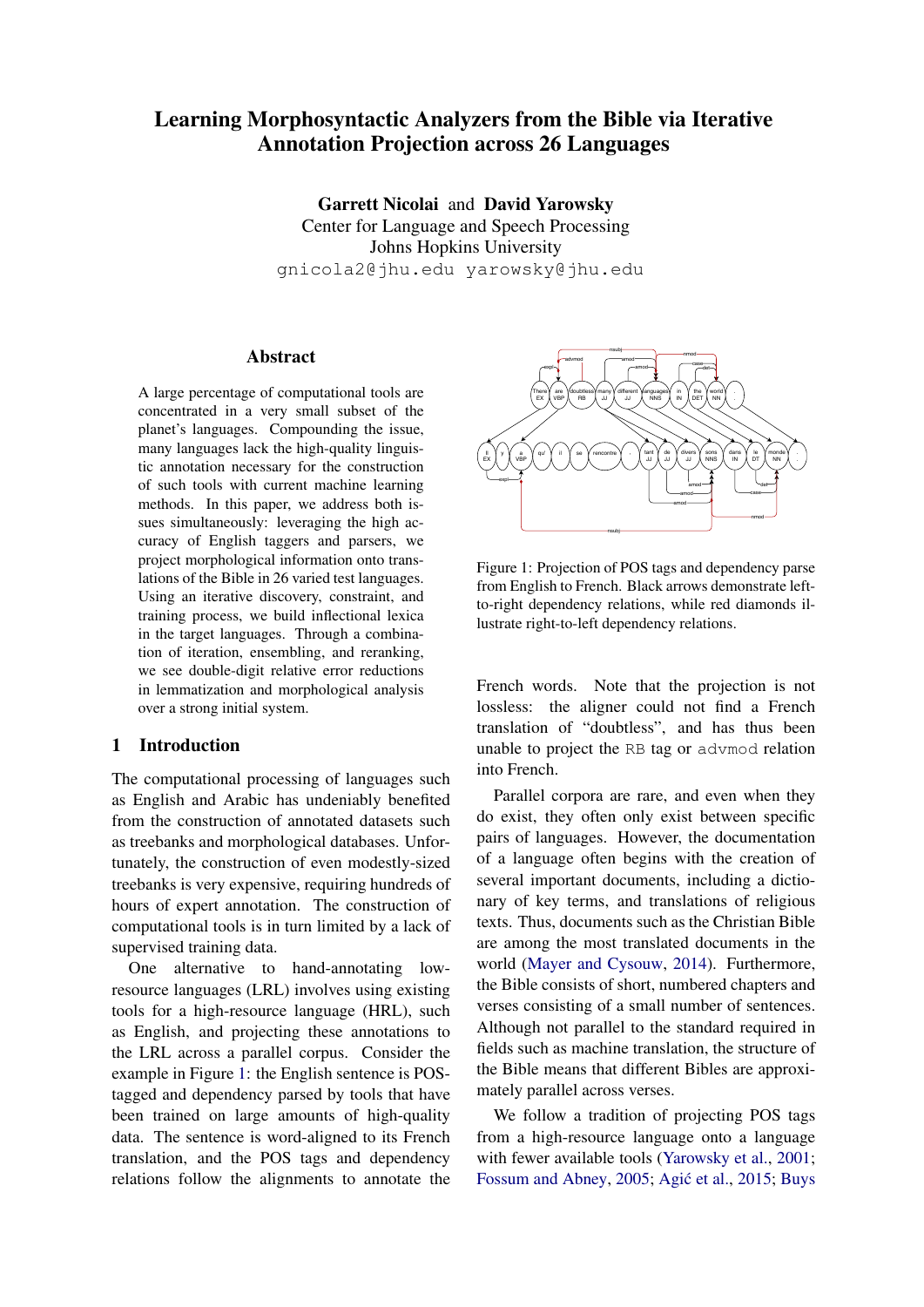[and Botha,](#page-9-4) [2016\)](#page-9-4). Our contributions, however, lie on the level of morphology and morphosyntax. With no further resources in the target language than a Bible translation and a dictionary, we project English POS tags, dependency relations, and semantic labels across the alignment. Leveraging the alignment and a collaboration of annotations, we are able to hypothesize both a lemma and detailed morphosyntactic features for both inflected nouns and verbs. This information can then be used to inform the construction of morphological analyzers.

We learn to identify morphosyntactic categories including plurality, temporality, and case over nouns and verbs in a test set of 26 diverse languages. By leveraging annotations across a series of alternative Bible translations, we are able to successfully identify lemmas and morphological features, obtaining further improvements from strategies such as ensembling and reranking.

# 2 Related Work

Automatic morphological induction has had numerous contributions over the years. Here, we list the most relevant to this work, and distinguish this work from what has come before.

The class of methods introduced by [Yarowsky](#page-9-1) [et al.](#page-9-1) [\(2001\)](#page-9-1) are the most similar to the work described in this paper. Also beginning with aligned Bible data, they recover verbal lemmas by leveraging multi-lingual alignments. However, where they are only interested in recovering the lemma, we simultaneously induce detailed morphological features of the words in the target language, over a wider range of verbal and nominal morphology, and deploy a new set of machine learning techniques to do so. Futhermore, we significantly expand the languages included in our test set, from 3 to 26 typologically diverse languages, substantially increasing the range of morphosyntactic phenomena covered and assessed.

Similarly, [Fossum and Abney](#page-9-2) [\(2005\)](#page-9-2) and [Agic´](#page-9-3) [et al.](#page-9-3) [\(2015\)](#page-9-3) exploit the parallel nature of the Bible to project POS tags and train taggers in the target languages, leveraging the signal from multiple languages to improve the tagger accuracy. We focus, instead, on the induction of detailed morphological categories.

[Soricut and Och](#page-9-5) [\(2015\)](#page-9-5) induce morphological transformation rules in an unsupervised manner. While this is analogous to lemmatization, part of

our motivation is to also produce detailed morphological features that might be useful to train lowresource taggers, or to more richly annotate morphologically sparse languages such as English.

[Buys and Botha](#page-9-4) [\(2016\)](#page-9-4) train morphological taggers in morphologically rich languages from an English projection. However, their method is dependent upon an English corpus tagged with more morphologically aware tags than are typically produced by an off-the-shelf English POS tagger. We instead argue that much of this information is recoverable from syntactic and semantic parses, allowing us to use massively-parallel corpora such as the Bible.

[Kirov et al.](#page-9-6) [\(2017\)](#page-9-6) notes the morphological sparsity of English, and reverses our setup, projecting morphologically rich tags from Czech into English. Rather than add another potentially noisy projection step (i.e., Czech to English to LRL), we instead leverage dependency and semantic parses to more richly tag English.

In the area of contraint-based discovery, our methodology most closely resembles the constrained discovery systems of [Lin et al.](#page-9-7) [\(2016\)](#page-9-7) and particularly [Upadhyay et al.](#page-9-8) [\(2018\)](#page-9-8). Starting from a high-quality seed, a learning algorithm generalizes observed patterns, iteratively increasing the seed data with confident examples, while discarding examples that fail to pass certain heuristics. However, unlike previous work, we assume no gold seed annotations for our system - our seed is extracted exclusively from a noisy bitext word alignment.

## 3 Methods

In this section, we describe our methods for inducing lemmas and morphological features pertaining to plurality, temporality, and case from aligned English-target Bibles. Our process is outlined in Figure [2.](#page-2-0) After annotating English Bibles for POS, dependency relations, and semantic roles, these observations are projected across an alignment to a target language. Candidate analyses are first *discovered* from the projection. These analyses are then *constrained* with a number of noise-reduction heuristics. Finally, inflection tools are trained on the candidates, and used to *generate* new hypotheses, and the process is repeated.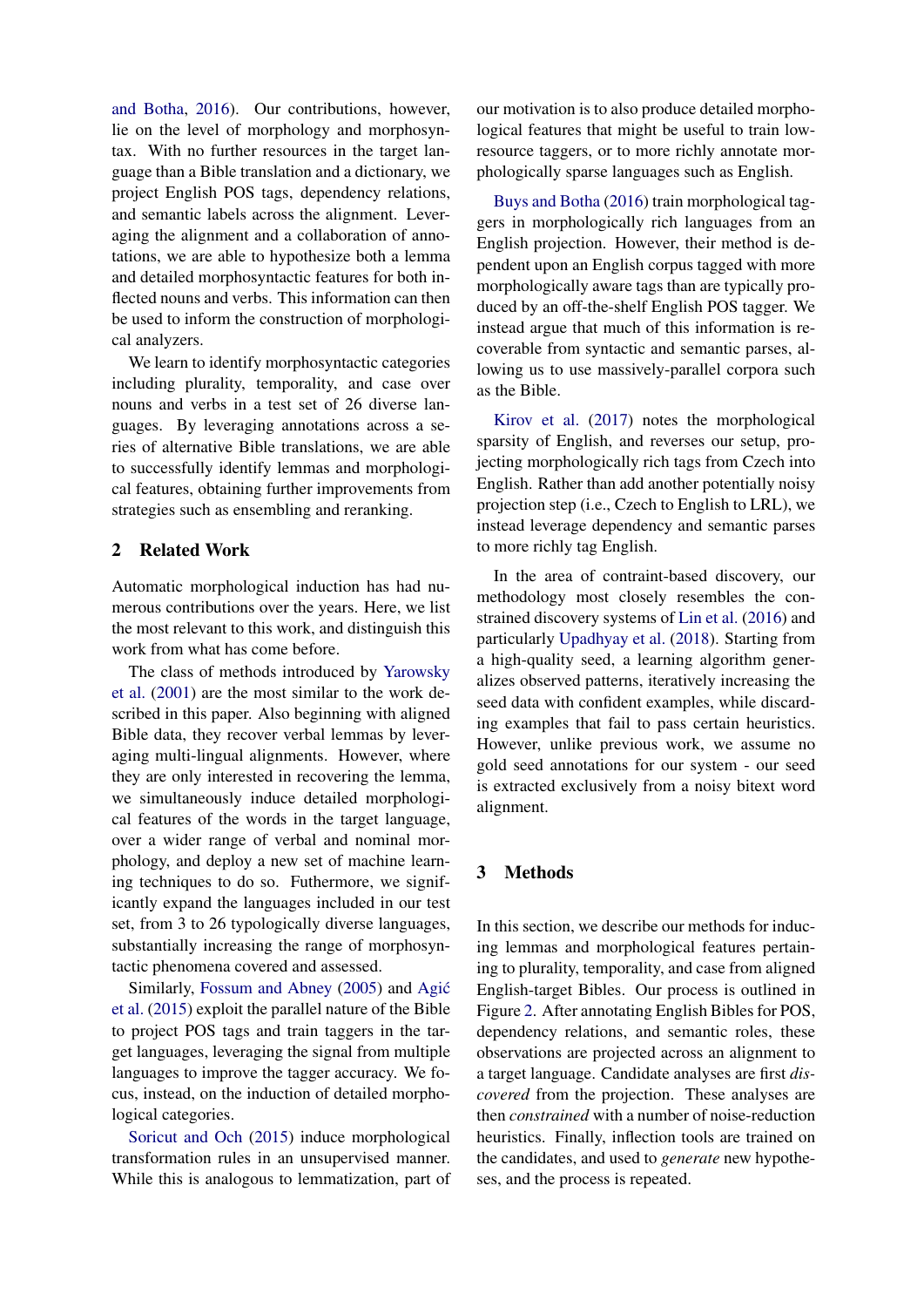<span id="page-2-0"></span>

Figure 2: The discovery, constraint, and generation process. Beginning in the top-left, our method proceeds towards the lower-right corner, which forms an iterative cycle that can be repeated until convergence.

## 3.1 Tagging and Projection

We begin with a series of 27 English Bible translations, each verse-aligned to at least one Bible in a target language. Many of these Bibles are based on translations that are hundreds of years old, and preserve archaic conventions for literary reasons. Unfortunately, modern NLP tools are usually trained on modern text data, and the presence of archaic linguistic forms can seriously degrade the quality of the annotation.

Fortunately, many archaicisms in the Bible are older verbal inflections that follow a small set of consistent patterns: 2<sup>nd</sup> person verbs end in "-est" instead of a null affix, and  $3<sup>rd</sup>$  person verbs end in "-eth" instead of "s" (i.e., "seest" and "believeth"). Before tagging and parsing, we normalize these forms, as well as other common archaic forms, such as "thou", to their modern equivalents. $<sup>1</sup>$  $<sup>1</sup>$  $<sup>1</sup>$ </sup>

The English Bibles are then lemmatized, POStagged, and syntactically and semantically parsed. POS tags are directly projected between aligned words in the source and target: if a word in English aligns with multiple target words, its annotations are projected to all of them. Conversely, if many English words align to a single target word, all of the annotations are projected onto the target word (for induction, each of these tags is given equal, reduced weight).

Parses are similarly projected across the alignment, however unlike tags, parses are tuples containing a head, a relation, and a modifier (or a

<span id="page-2-2"></span>

Figure 3: Projecting lemmas across alignments. Dashed lines can be eliminated with an edit-distance threshold.

predicate and its arguments, for a semantic parse). Semantic parses behave similar to POS tags, and can be projected directly onto the target words. For syntactic parses, we project the relation onto the modifier, with a back pointer to the head.

When working with a noisy alignment, such as are common in low-resource situations, it is possible that either the head or the modifier will not have an aligned translation in the target. If the modifier is not aligned, then the dependency relation is lost, such as is the case with "doubtless" in Figure [1.](#page-0-0) However, if the head is not aligned, the relation will still be projected onto the modifier. For our purposes, it is far more informative to know that a particular noun is a nominal subject, without knowing the verb, than to know that a verb has a subject, but not knowing what the subject is.

#### <span id="page-2-3"></span>3.2 Lemma Discovery

Although it is straightforward to project tags across an alignment, lemmas provide a more significant challenge. In this section, we describe our method of discovering lemmas that can later be used to train lemmatizers and morphological analyzers.

Our lemma-induction approach is similar to that proposed by [Yarowsky et al.](#page-9-1) [\(2001\)](#page-9-1). Each English word forms a set with the target words with which it is aligned. Likewise, each English *lemma* forms a set with a group of target words. In the best case, the lemma set contains translations obtained from a bilingual dictionary, but if a dictionary is sparse, the set can be supplemented with the words aligned with the English lemma. These sets are then used to create a complete bipartite graph such that each edge corresponds with a candidate plural-singular word pair. Pairs that fail to meet an edit-distance threshold can be discarded. An example is shown in Figure [3.](#page-2-2)

In this example, "commandments" has been

<span id="page-2-1"></span> $<sup>1</sup>$ Although Bibles in other languages can also be written</sup> in older forms of the language, we leave target normalization to future work.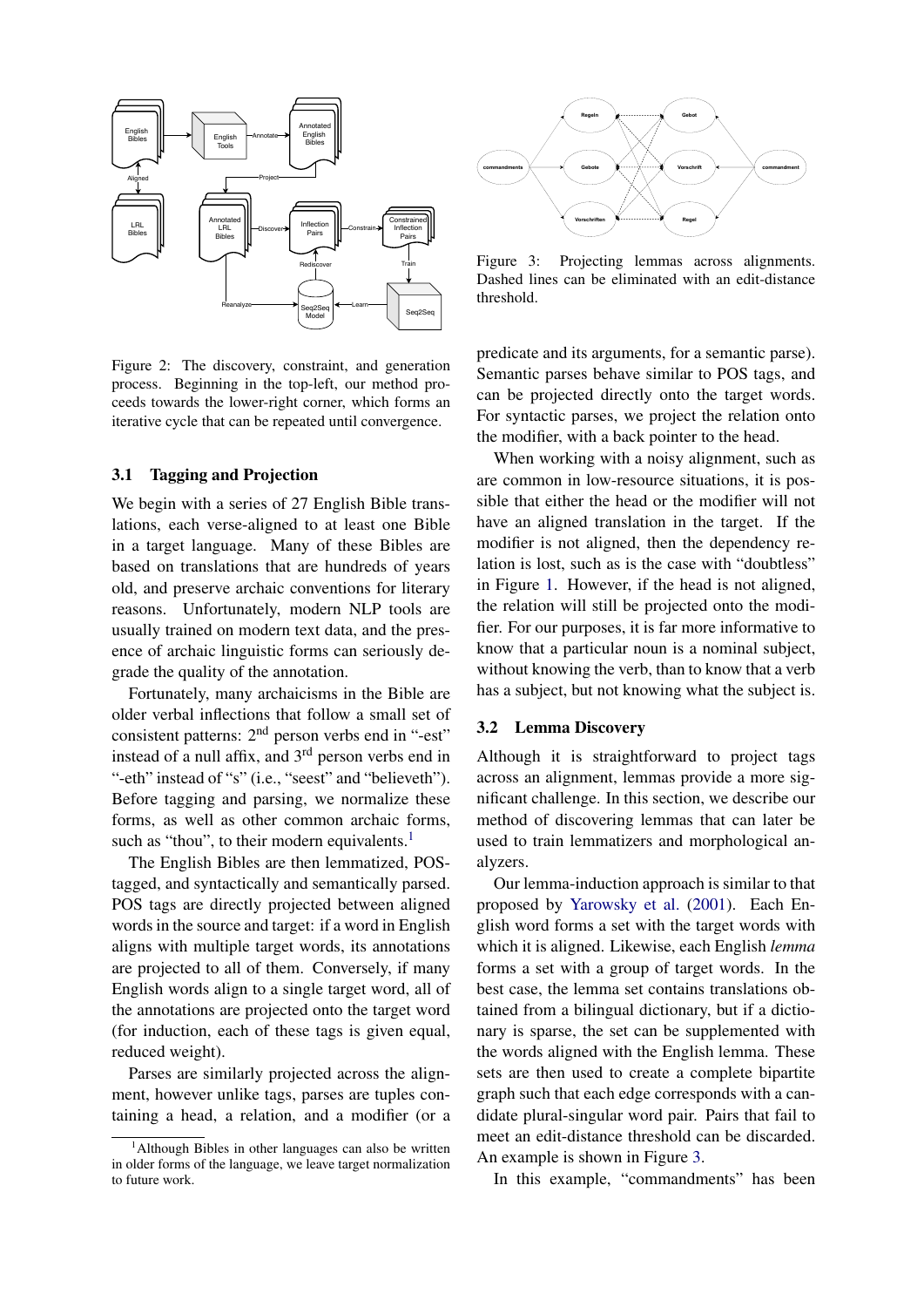aligned to three German words. Similarly, its lemma "commandment" has been aligned to three words. Completing the graph, we establish 9 candidate plural-singular pairs. However, some of these pairs, such as *Regeln–Gebot* are obviously false, and can be eliminated by an edit-distance threshold. Three pairs: *Regeln–Regel*, *Gebote– Gebot*, and *Vorschriften–Vorschrift*, remain.

#### <span id="page-3-3"></span>3.3 Discovery of Morphological Features

Lemmatization is itself an important application, as it can reduce data sparsity in inflectionallyrich languages. However, lemmas are only one of many available English annotations that may be able to benefit LRLs. In this section, we describe our methods for leveraging English syntactic and semantic parses to discover morphological features in our target languages. We consider three types of morphological information: nominal plurality, case, and temporality.

Our first task is to identify, for a given noun, whether it is singular or plural. This information is readily available from the English POS, and we can thus create an inflection triple for each word tagged as a noun. This triple contains the inflected form, the hypothesized lemma, and a morphological tag identifying whether the noun is singular or plural. For example, "women" would produce the triple {women, woman, PL}.

Although English does not, for the most part, decline its nouns, some case information has been translated into syntax: direct objects of verbs are in the accusative case, indirect objects are in the dative case, and nouns in prepositional phrases headed by "of" are in the genitive case. We approximate case by using a set of heuristics to translate a syntactic and semantic parse into a nominal case. With these heuristics, we are able to construct 12 nominative cases. Details concerning the rules used to construct the cases can be found in the Appendix.<sup>[2](#page-3-0)</sup>

Finally, we extract verbal temporality. Namely, we extract whether a verb describes an event in the past, the present, or the future. While many languages further distinguish between other temporal actions such as completion or habituality, we restrict our work here to a tripartite extraction, as temporality features are ready available from an English POS tagger and a syntactic parse.

<span id="page-3-1"></span>

Figure 4: Forming a consensus from morphologicallyinformed languages.

For every verb in our English Bible, we label it as either past, present, or future, and project the label onto the target language. Present and simple past verbs can be determined directly from the POS tags, while the perfect and future tenses are informed by the syntactic parse. Past participles (i.e., VBN), governed by a form of "have" is marked as past tense. Similarly, any past participle or infinitive governed by an auxiliary form of "will" or "shall" is marked as future tense.

Rule-based systems, however, can be brittle, so we also investigate a secondary case signal: other target languages. The Bible is not only bilingually parallel – each translation is approximately parallel with *every* other language. Other languages than English may be better-suited to annotating the case of a target language.

Consider the example in Figure [4.](#page-3-1) A dependency parser might inform us that "water" is a nominal modifier of "with", but "with" is an ambiguous preposition, corresponding to both instrumental uses such as "He caught fish with a net", and comitative uses "He sat down with his apostles". We can observe which words in morphologically-rich languages have aligned to "water" in this verse. The case of these words can then be identified via a morphological dictionary.

Morphological dictionaries are expensive to construct, but exist for a small number of languages; a consensus of high-resource languages can be used to inform the annotation in a lowresource one. $3$  In Figure [4,](#page-3-1) water is identified as clearly being used in the *instrumental* case in both Czech and Russian, and as in the *essive* and *allative* case in Finnish and Hungarian, respectively. German has a weaker signal, with an identical re-

<span id="page-3-0"></span> $2$ These rules are by no means complete. They merely serve as an approximation to find some examples of the desired inflections.

<span id="page-3-2"></span><sup>&</sup>lt;sup>3</sup>If the relevant word form is not present in any of the dictionaries, we back-off to the rule-based method.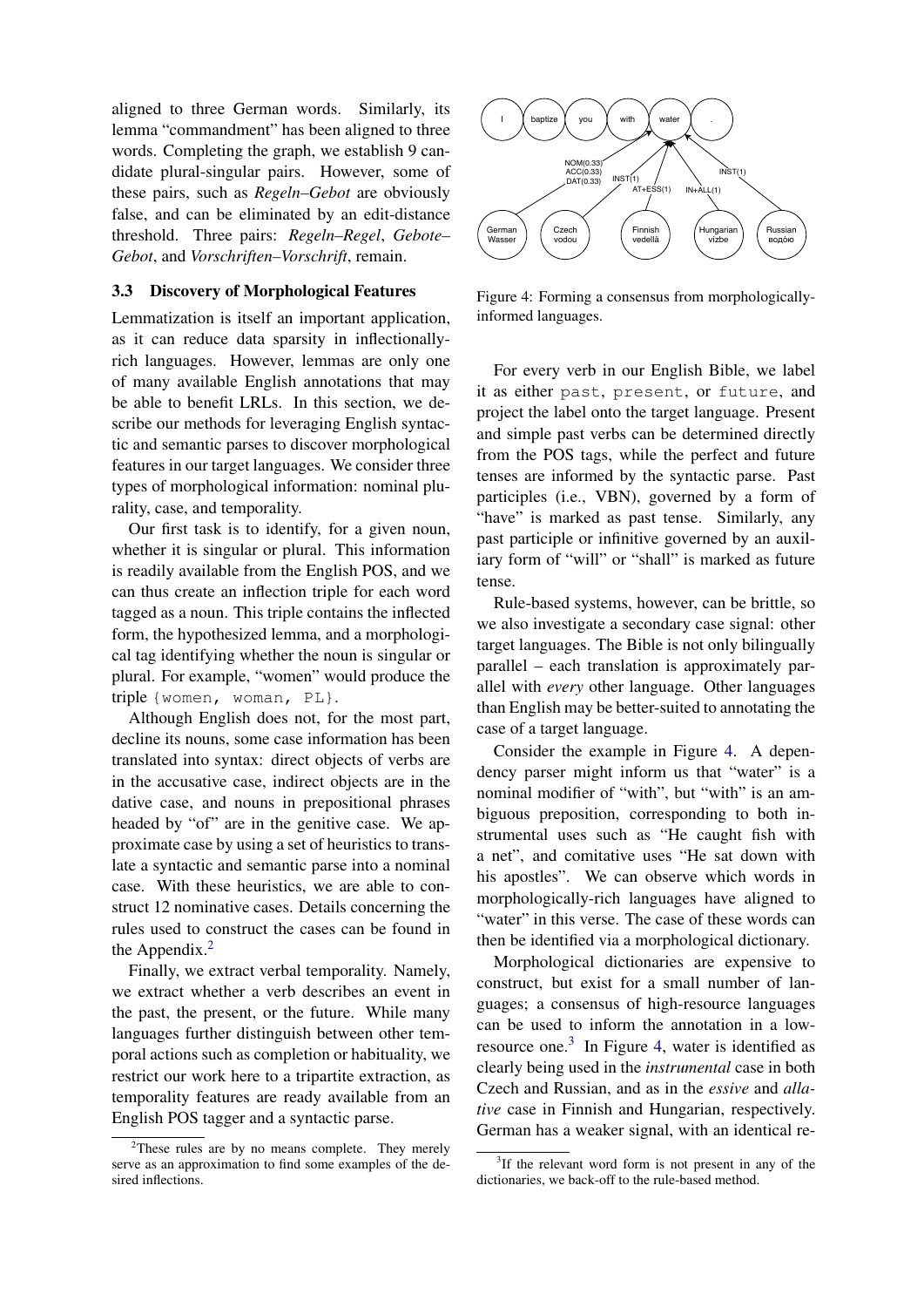alization in three different cases. A simple voting scheme can annotate this use of "water" with the *instrumental* case. This annotation is then simply another piece of information to be projected across the alignment onto the target language.

# <span id="page-4-1"></span>3.4 Constraint

To filter out noisy candidate pairs, we implement a series of sequential heuristics. These heuristics leverage the projected annotation to remove false positives while preserving as many of the true pairs as possible.

We note that in the English translations of the Bible, if a word is present in its plural form, it is also often present as a singular. Furthermore, the singular form is regularly more frequent. Our first heuristic discards any pairs for which a proposed singular form occurs less frequently in the corpus than the plural.

Secondly, we ensure that both inflected and lemma candidates have been regularly tagged as such. Polysemy, syncretism, and alignment errors mean that each word may have had many tags projected upon it. For example, a past tense verb may occasionally incorrectly receive a present tag – we do not want this infrequent mistake to identify false morphological phenomena. We compromise between a desire to remove noise, while preserving true candidates. For each word, we calculate the average frequency across all of its tags. A pair is kept if the desired tag occurs more frequently than average.

Next, we discard any pair that demonstrates an unlikely character transformation. These transformations are discovered through the use of an unsupervised character aligner. The inflected forms are aligned with their discovered analysis. A pair is discarded if its normalized alignment likelihood does not fall within 2 standard deviations of the average likelihood. Consider the triple praised,praise,TAG. This inflection and lemma will pass an edit-distance threshold, but is much more likely to be a verbal inflection than a nominal one. The pair will be discarded if the task is plurality detection, as  $d \rightarrow PL$  is an unlikely sequence. However, d→PST is very common, and thus the pair would be retained for temporality detection.

Our preliminary nominal lemma detection is based solely on a singular/plural distinction, with no regards to case. It is possible that the hypoth-

esized lemma is a singular form other than the citation form. To limit the singular forms in the discovered set to citation forms, we use the dependency parse and a target dictionary to restrict lemmas to nominal subjects that occur in the dictionary.

## 3.5 Generation

After denoising our initial lexicon, we train models that learn to transform an inflected form into a citation form.[4](#page-4-0) After training, we attempt to analyze all verbs and nouns in the corpus.

We then limit the hypotheses to high-confidence analyses, and pairs for which the predicted lemma appeared in the original target Bible. This restricted hypothesis list is then constrained via the heuristics in Section [3.4,](#page-4-1) and new models are learned. By augmenting the training data with hypotheses generated by the original models, we can exploit words that were in the original Bibles, but that our original induction methods missed, due to a missing alignment, a poor parse, or other noise. Development experiments demonstrated that one iteration of supplementing the training data was beneficial across our languages; subsequent iterations led to little further gain.

# 4 Experiments

In this section, we describe the data and tools that we use to label our English Bibles and generate our morphological analyses. We also outline our evaluation metrics and describe our experimental results.

Our Bible data is obtained from the corpus of [Mayer and Cysouw](#page-9-0) [\(2014\)](#page-9-0), which consists of verse-parallel Bible data across 591 languages, including 27 English Bibles. The English and target Bibles are aligned using the Berkeley aligner [\(Liang et al.,](#page-9-9) [2006\)](#page-9-9), and POS tagged and syntactically parsed using the Stanford NLP toolkit [\(Manning et al.,](#page-9-10) [2014\)](#page-9-10). We semantically parse the Bibles using the Deep Semantic Role Labeler [\(He et al.,](#page-9-11) [2017\)](#page-9-11). The alignment filter is implemented using M2M aligner [\(Jiampojamarn](#page-9-12) [et al.,](#page-9-12) [2007\)](#page-9-12), and our dictionaries come from Pan-Lex [\(Kamholz et al.,](#page-9-13) [2014\)](#page-9-13); statistics concerning dictionary and training sizes are contained in the appendix.

<span id="page-4-0"></span><sup>4</sup> For languages such as Arabic and Hebrew, where the citation form is not an attested word, we use the unmarked nominative singular form, instead.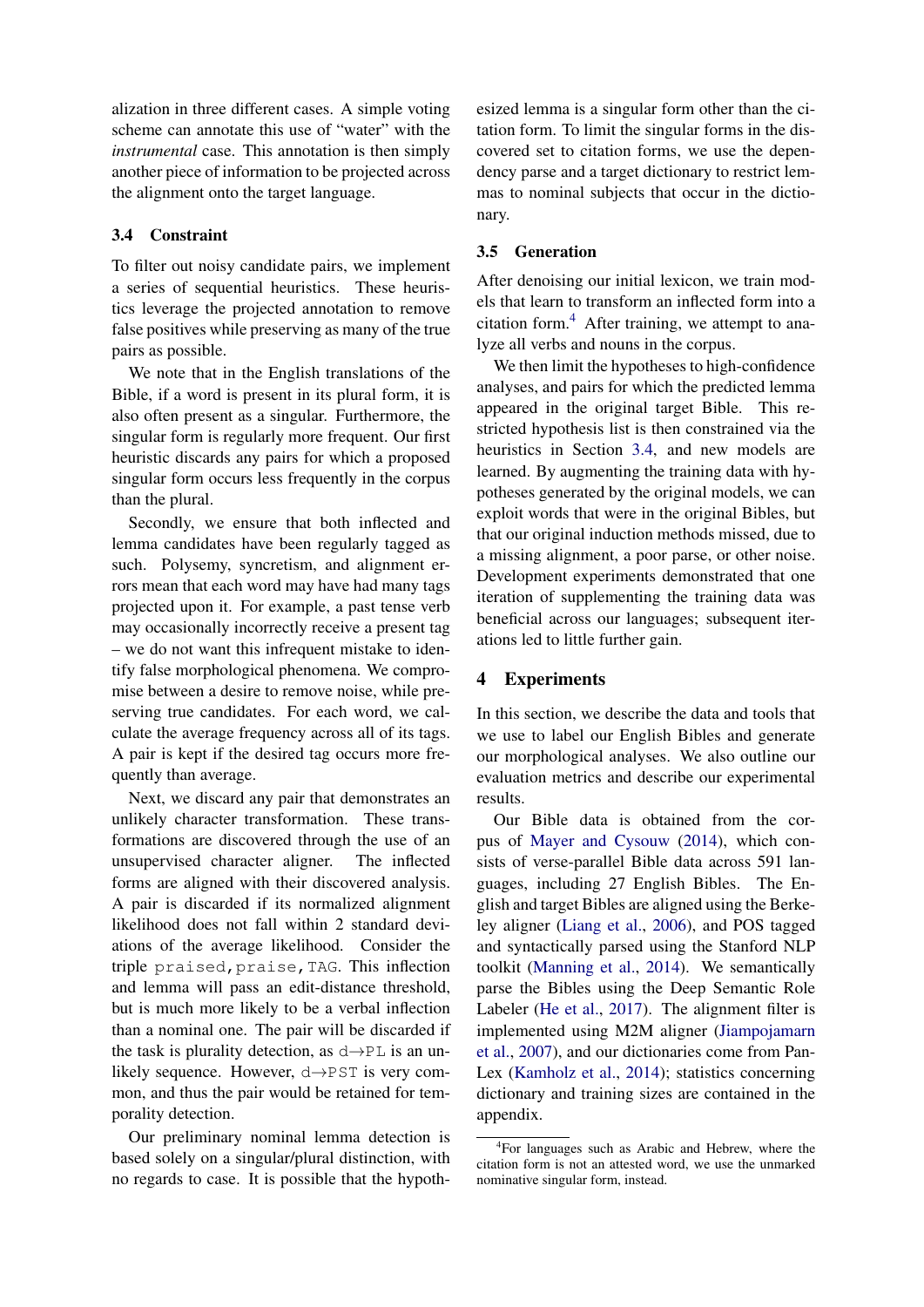To evaluate the quality of the lexica that are produced, we extract gold validation and heldout sets from UniMorph [\(Kirov et al.,](#page-9-14) [2018\)](#page-9-14). Using the URIEL typological database [\(Littel et al.,](#page-9-15) [2016\)](#page-9-15), we limit the languages to those that include affixing verbal and nominal inflection, and that dis-tinctly mark plurality and temporality.<sup>[5](#page-5-0)</sup> Our evaluation set consists of 26 languages belonging to several language families such as Semitic, Germanic, Italic, Slavic, Uralic, and Bantu. For each of these languages, we randomly select a validation set of 5000 instances, and 1000 heldout in-stances.<sup>[6](#page-5-1)</sup> For our declension experiments, we approximate case from a majority of higher-resource morphological dictionaries, as described in Section [3.3.](#page-3-3) For these experiments, the majority is obtained from the 10 largest nominal databases in our language set. Further information is included in the appendix.

## 4.1 Data

We consider two learning algorithms for the generation phase of lexicon creation. The first is the bidirectional, hard-attentional RNN (RNN) over edit actions of [Makarov and Clematide](#page-9-16) [\(2018\)](#page-9-16). We use 100 hidden units on the input layer, and 200 on the encoder and decoder. We train the system using the ADADELTA optimizer for a maximum of 60 epochs, with 50% dropout. The second is DirecTL+ (DTL; [Jiampojamarn et al.,](#page-9-17) [2010\)](#page-9-17), a semi-Markov model that learns transduction actions over sequences of characters; an n-gram size of 9 is used, with a joint  $n$ -gram size of 3. We further ensemble the two models by adding the normalized confidence scores produced by each model (Ensemble). We also consider a simple reranking (RR) scheme where any analysis with a lemma appearing in a dictionary has its confidence score incremented by the score of the best original hypothesis. In this way, forms that appear in the dictionary appear at the top of the list, in the same order as they were generated by the original model.

We evaluate against two simple baselines that provide estimates of the difficulty of the task. The first baseline simply produces the inflected form as the lemma (Identity). The second baseline compares an inflected form with every citation form in a dictionary, and identifies the lemma as the citation form with the lowest edit distance from the inflected form (DictED). For morphological analysis, both baselines return the most common inflectional class from the training data. All systems are evaluated on accuracy  $@1$ , accuracy  $@5$ , and  $accuracy@50$ . Accuracy@n rewards a system if it returns one of the correct solutions in its first  $n$ predictions. While we focus our analysis on the  $accuracy@1$ , containing the correct solution in an  $n$ -best list can also be desirable when recall is valued more highly than precision.

#### 4.2 Singularization

Morphological analysis produces a lemma and bundle of inflectional features, given an inflected wordform. In our first set of experiments, we investigate a special case of analysis: singularization. By focusing on singularization, we can establish which of our filtering heuristics are effective in a task where we can be relatively certain that the lemma exists somewhere in the text. In these experiments, we sequentially accumulate the heuristic filters described in Section [3.4,](#page-4-1) beginning with the plural-singular pairs hypothesized by our dictionary-independent lemma extraction. The average singularization accuracy over all 26 languages is detailed in Table [1.](#page-6-0)

We see that DirecTL+ and the RNN behave very differently when the training data is filtered. DirecTL+ improves marginally for each successive filter. Contrarily, the morphological filter, in particular, leads to a decrease in accuracy for the RNN, while all of the filters sharply limit the number of correct candidates that appear lower in the list. Some of this decrease can be attributed to smaller training data, and most of the loss is recovered via a second iteration, which increases the size of the training data. However, we hypothesize that the morphological filter, in particular, is too aggressive. It removes instances that contain infrequent transformations that allow the RNN to produce correct candidates further down the list.

Our systems are trained exclusively from Bible data, but are able to generalize well to modern terms with a number of different pluralizing strategies. For example, in German, even the projection baseline can correctly generalize affix deletion and umlaut: "Ämter"→"Amt" (department), as well

<span id="page-5-0"></span><sup>5</sup>Of our languages, six do not contain declension information in UniMorph. For these languages, the declension models will be identical to the plurality ones.

<span id="page-5-1"></span><sup>6</sup> Several of the UniMorph corpora contain fewer than 6000 suitable inflection-lemma pairs; in these cases, the size of the validation set is adjusted accordingly.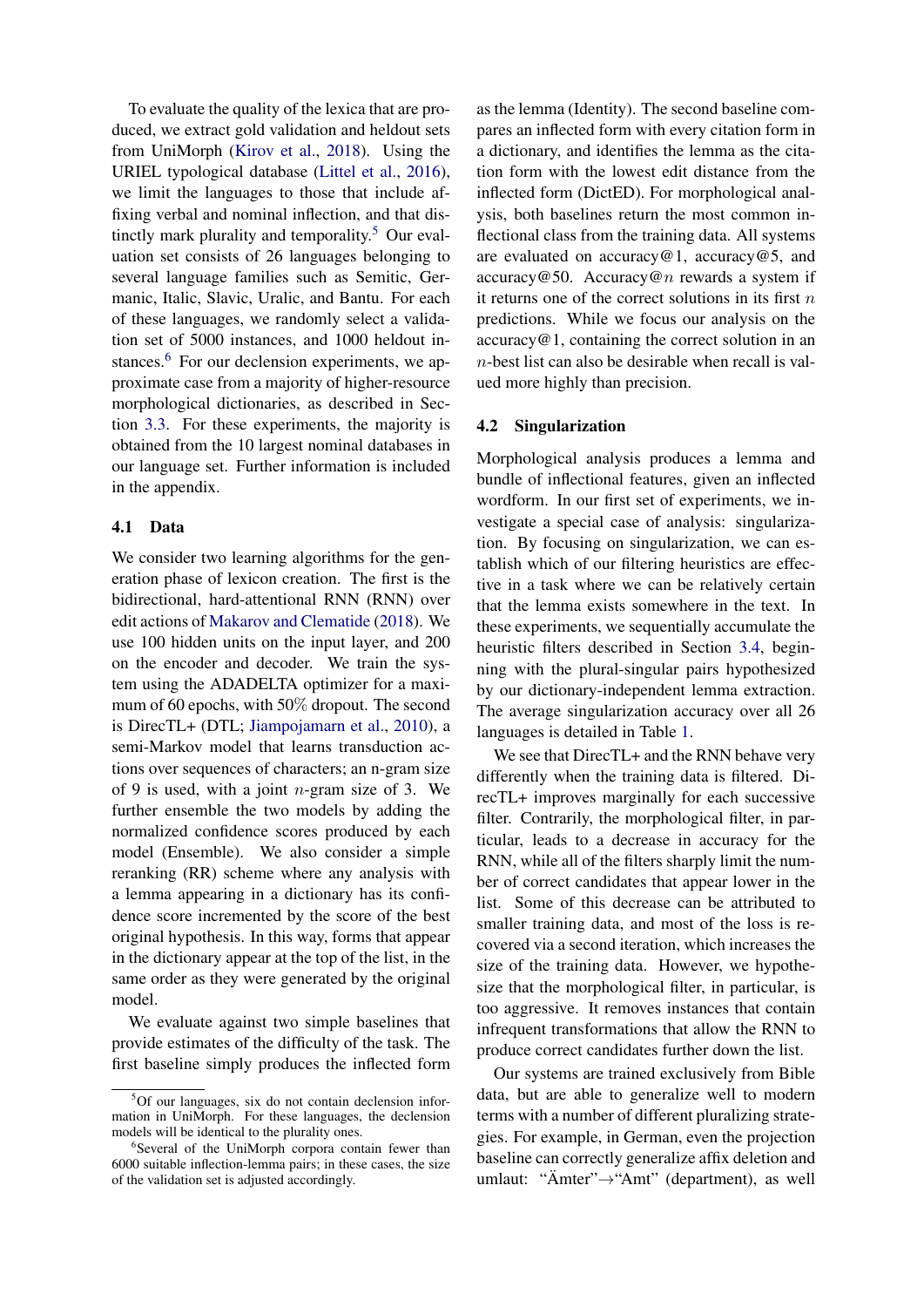<span id="page-6-0"></span>

| System         | Projection | +Lemma | $+Morph$ | $+A$ lign | $+$ Dep | +Dict | I2   | $+RR$ |
|----------------|------------|--------|----------|-----------|---------|-------|------|-------|
| Identity       | 9.1        | 9.1    | 9.1      | 9.1       | 9.1     | 9.1   | 9.1  | 9.1   |
| <b>DictED</b>  | N/A        | N/A    | N/A      | N/A       | N/A     | 31.0  | 31.0 | 31.0  |
| DTL@1          | 15.2       | 16.8   | 16.9     | 16.7      | 17.8    | 21.3  | 33.0 | 43.1  |
| RNN@1          | 17.7       | 17.8   | 16.5     | 17.4      | 18.7    | 22.8  | 30.6 | 36.9  |
| Ensemble $@1$  | 17.5       | 19.3   | 18.9     | 18.9      | 20.6    | 25.5  | 36.4 | 43.5  |
| DTL@5          | 31.6       | 31.9   | 33.1     | 33.0      | 33.8    | 37.1  | 47.3 | 53.3  |
| RNN@5          | 40.3       | 33.7   | 30.9     | 32.2      | 31.7    | 37.1  | 46.3 | 52.0  |
| Ensemble $@5$  | 43.4       | 40.2   | 39.8     | 40.0      | 40.3    | 45.6  | 57.9 | 61.5  |
| DTL@50         | 44.9       | 49.7   | 50.4     | 50.8      | 50.8    | 50.6  | 57.8 | 57.8  |
| RNN@50         | 63.2       | 52.0   | 49.7     | 51.0      | 50.8    | 54.3  | 60.9 | 60.9  |
| Ensemble $@50$ | 63.5       | 58.5   | 57.6     | 58.3      | 58.4    | 60.8  | 70.2 | 71.4  |

Table 1: Accumulative lemmatic recall in the top-1, top-5, and top-50 hypotheses. Projection does not filter training candidates, other than by edit distance. Lemma implements the lemma heuristic, Morph the morphological one, Align the alignment one, Dep the dependency parses, Dict the dictionary, I2 applies a second iteration, and RR reranks the target hypotheses.

as null inflection: "Kochlöffel"→"Kochlöffel" (cooking spoon).

Limiting the target candidates by case has a marked impact upon the systems. By removing false lemmas like the German genitive "Geistes" (of the spirit), the Hungarian inessive "temploban" (in the temple), and Danish definite forms l ike "skidet" (the boat), the systems are more likely to produce the citation form: German " \* Ingenieurs"→"Ingenieur" (engineer); Hungarian "\*gõzhajóban"→"gõzhajó" (steamboat); Danish "\* rygradet"→"rygrad" (backbone). By removing these noisy forms, we see large gains; the lemmas returned by the Finnish, Hungarian, and Turkish system without noise reduction are correct less than  $10\%$  of the time, while filtering the data increases the accuracy to approximately 26%, 56%, and 70%, respectively.

Supplementing the system with a second iteration strengthens the signal of correct inflection patterns, relatively weakening the effect of noise. For example, German nouns ending in "-ung" are very likely to pluralize with an "-en" suffix, but the projection baseline discovers no correct "-ung" pairs. However, "-en" is a common plural suffix in German, and the systems systematically strip the "-en" from "-ungen" nouns, although often lower in the hypothesis list. These correct pairs become training examples in the second iteration, outnumbering noisy examples, and improving system accuracy.

If we have access to a dictionary, simply choos-

ing the singular form closest to the inflection provides a surprisingly strong baseline – indeed, our systems do not surpass this simple heuristic until we implement a second iteration. Noting that the dictionary and iteration process contribute significantly more than any of the filtering heuristics, we investigate moving the dictionary earlier in the pipeline. Instead of creating a lemma list from the words aligned with the English lemma, as in Section [3.2](#page-2-3) we use a list of translations of the English lemma.

By moving the dictionary to the "front-of-theline" in such a matter, we see astounding gains, with the @1 recall of the reranked ensemble improving to 58.5%. In our further experiments, we thus adopt the dictionary in the lemma extraction method.

#### 4.3 Lemmatization

Singularization is a simplified version of lemmatization, as it assumes that all input forms are in the plural. In our next experiments, we train models that take as input an inflected word form, and produce a morphological tuple containing a lemma and morphological features. We train separate models to annotate plurality, temporality, and case. In this section, we evaluate the quality of the lemmas produced by these systems, before evaluating the quality of the complete analyses in Section [4.4.](#page-7-0)

Table [2](#page-7-1) shows the accuracy of our nominal and verbal lemmatizers. In particular, verbal lemmatization appears to be a more difficult task than its nominal equivalent. Both baselines struggle to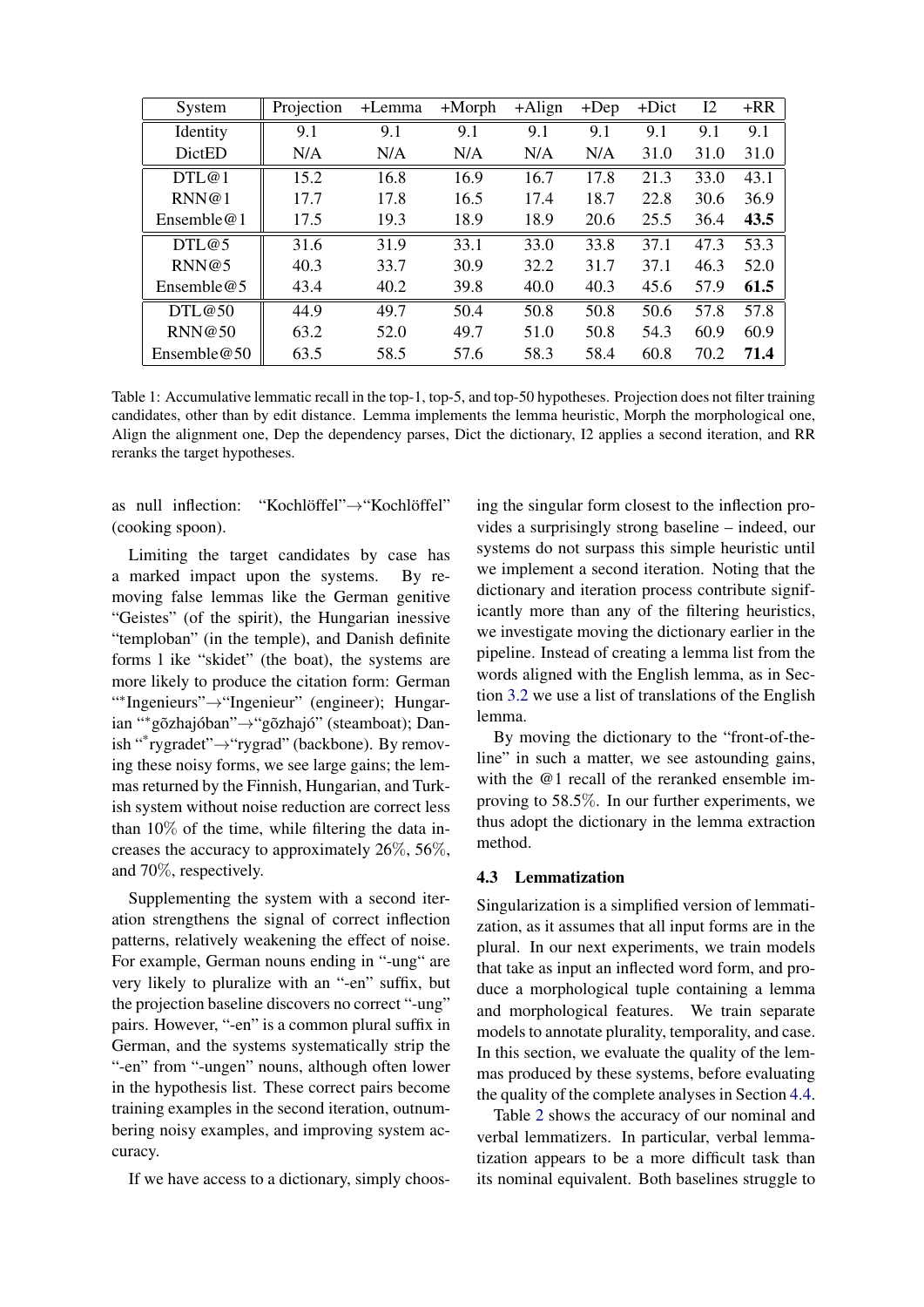<span id="page-7-1"></span>

| System                          | <b>Nouns</b> |      |       | Verbs |      |       |  |
|---------------------------------|--------------|------|-------|-------|------|-------|--|
|                                 | I1           | I2   | $+RR$ | I1    | I2   | $+RR$ |  |
| Identity                        | 9.6          | 9.6  | 9.6   | 2.8   | 2.8  | 2.8   |  |
| <b>DictED</b>                   | 34.8         | 34.8 | 34.8  | 18.6  | 18.6 | 18.6  |  |
| DTL@1                           | 44.8         | 48.1 | 59.3  | 46.3  | 49.4 | 50.6  |  |
| RNN@1                           | 45.7         | 47.6 | 55.7  | 47.6  | 51.5 | 49.5  |  |
| $\text{Ens@1}$                  | 51.0         | 51.0 | 57.5  | 51.1  | 52.8 | 53.7  |  |
| DTL@5                           | 61.0         | 63.8 | 68.9  | 59.6  | 60.9 | 63.6  |  |
| RNN@5                           | 55.0         | 55.1 | 61.1  | 58.4  | 60.5 | 62.0  |  |
| $\text{Ens@}5$                  | 66.6         | 64.8 | 71.1  | 65.0  | 65.9 | 68.7  |  |
| DTL@50                          | 71.1         | 74.7 | 74.7  | 68.2  | 70.0 | 70.0  |  |
| RNN@50                          | 71.2         | 68.9 | 68.8  | 70.6  | 69.2 | 69.2  |  |
| $\text{Ens}\,\textcircled{e}50$ | 78.7         | 77.2 | 78.4  | 74.8  | 75.2 | 75.9  |  |

Table 2: Average Lemmatization accuracy on nouns and verbs. I1 uses the dictionary-based lemma extraction, I2 implements a second iteration, RR adds a reranker to I2.

produce the correct lemma – nouns are about 4 times as likely to observe null-inflection as verbs, and even plural nouns tend to drift significantly from their lemmas, to the point that another citation form has a smaller edit-distance. However, we note little difference between nouns and verbs for any of our systems - in fact, our verbal system prior to reranking is slightly better than the nominal system. Ensembling neural and traditional systems augments performance,

The ensemble makes use of complementary information to improve over either the RNN or DTL, even when neither system correctly predicts the lemma as its top candidate. For example, DTL predicts the lemma of the Estonian "lõpetagem" as "\*lõpemama", while the RNN predicts "\*l˜opetamine. Both predict the correct "lõpetama" (to finish) in  $2<sup>nd</sup>$  place, which is exploited by the ensemble system.

Re-incorporating the dictionary back in as a reranking step also provides gains, particularly to nominal lemmatization. This is even true with very small dictionaries: although the Northern-Sami and Zulu dictionaries both contain fewer than 5000 entries, North-Sami nominal lemmatization accuracy increase from 40 to 44  $\%$ , and Zulu from 38 to 40%.

## <span id="page-7-0"></span>4.4 Morphological Analysis

In our next series of experiments, we consider not only the accuracy of the lemmas produced by our systems, but of the complete morphological analyses. The task of morphological analysis subsumes lemmatization: a correct analysis must find not only the correct lemma, but also the correct set of morphological features that transformed the lemma into the inflected form. Analyzing the same systems as in Section [3.2,](#page-2-3) we report the accuracy of complete analyses in Table [3.](#page-8-0)

We note that with the exception of temporality, arriving at a consensus for the morphological tag is superior to deriving it from a simple heuristic. While the English signal is strong enough to recover some morphological information, perhaps unsurprisingly, the signal from languages that have maintained their nominal declension is stronger. Given enough languages, the signal is strong enough to overcome idiosyncratic properties of the languages individually.

The heuristics that extract case from English can be confused by complex clauses. In the sentence "He ordered his soldiers to remove him from his midst" the soldiers are the nominative subject of the verb "remove", but the dative object of the verb "order". Relying on the dependency parse alone allows dative plurals such as the Polish "˙zołnierzom" (soldiers) to enter the training data erroneously tagged as a nominative plural. The model then incorrectly tags other words ending in "-om", a distinctly dative suffix, as nominatives. Achieving a consensus from other languages correctly identifies the form as a dative, even though it is used as a subject.

#### 4.5 Further Analysis

In the previous sections, we averaged our results over 26 languages exhibiting various morphological phenomena. In this section, we provide a more nuanced investigation of the types of languages suited to our methods.

We claim that the Bible is a suitable resource for learning the morphology of low-resource languages, but due to the necessity of gold morphological dictionaries, many of our evaluation languages cannot be considered low-resource. However, the only available resources we assume to exist are a translated Bible and a bilingual dictionary. By grouping languages by the size of their dictionaries, we can determine the impact that the size of the dictionary has on our methods, and extrapolate how they might work in a true low-resource scenario. Table [4](#page-8-1) demonstrates how the dictionary size influences two steps in our method: lemma extraction, and reranking.

We see that although the dictionary has some impact on the accuracy of trained lemmatizers, it is not the only contributing factor. The lan-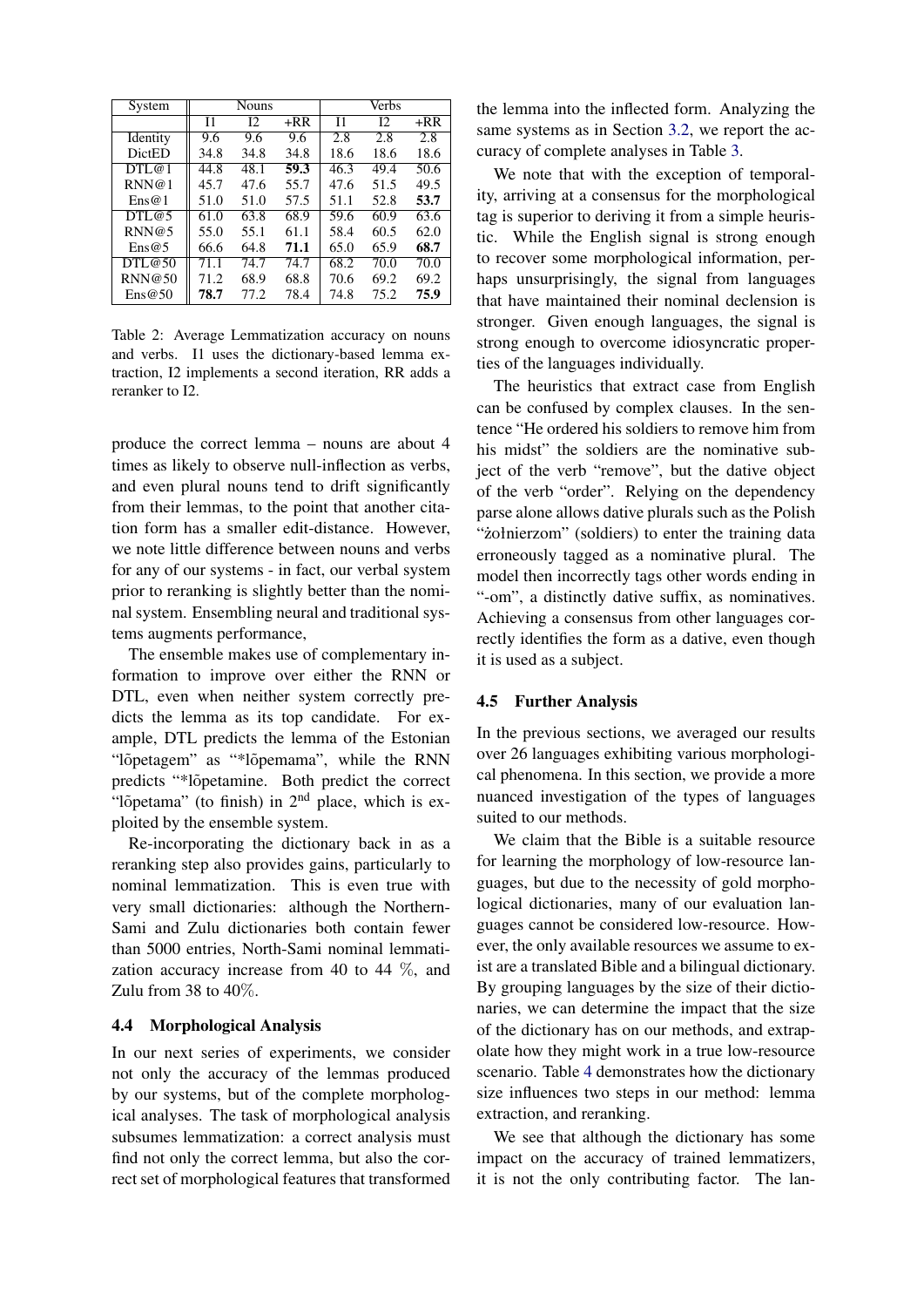<span id="page-8-0"></span>

| System         |      |      | Plurality |         |      |      | Temporality |      |      |      | Case |      |
|----------------|------|------|-----------|---------|------|------|-------------|------|------|------|------|------|
|                | RB   | Mai  | 12        | $_{RR}$ | RB   | Mai  | 12          | RR   | RB   | Mai  | 12   | RR   |
| Identity       | 8.9  | 8.9  | 8.9       | 8.9     | 2.0  | 2.0  | 2.0         | 2.0  | 8.7  | 8.7  | 8.7  | 8.7  |
| DictED         | 20.9 | 20.9 | 20.9      | 20.9    | 8.9  | 8.9  | 8.9         | 8.9  | 10.1 | 10.1 | 10.1 | 10.1 |
| DTL@1          | 32.1 | 37.5 | 39.2      | 47.0    | 37.2 | 36.4 | 38.8        | 38.7 | 18.9 | 21.9 | 23.6 | 27.9 |
| RNN@1          | 34.1 | 36.8 | 37.7      | 42.9    | 37.0 | 38.7 | 40.2        | 38.2 | 17.0 | 16.3 | 17.7 | 19.6 |
| Ensemble $@1$  | 36.6 | 43.4 | 41.2      | 47.8    | 41.4 | 40.4 | 41.3        | 41.5 | 21.1 | 24.1 | 24.6 | 27.4 |
| DTL@5          | 52.6 | 56.1 | 57.3      | 65.1    | 53.4 | 50.3 | 50.8        | 55.7 | 33.3 | 38.6 | 39.6 | 46.7 |
| RNN@5          | 59.0 | 62.0 | 62.9      | 67.9    | 56.0 | 56.3 | 58.5        | 60.0 | 35.4 | 36.2 | 40.3 | 44.4 |
| Ensemble $@5$  | 64.7 | 69.1 | 67.3      | 73.1    | 62.1 | 59.9 | 61.1        | 63.8 | 40.8 | 46.0 | 46.6 | 51.1 |
| DTL@50         | 68.6 | 68.2 | 71.7      | 71.7    | 64.5 | 61.3 | 63.9        | 63.9 | 47.9 | 53.1 | 55.7 | 55.7 |
| RNN@50         | 71.9 | 76.9 | 75.1      | 74.9    | 68.3 | 69.3 | 67.4        | 67.1 | 54.4 | 59.2 | 58.0 | 58.0 |
| Ensemble $@50$ | 76.8 | 81.0 | 78.8      | 80.0    | 73.0 | 71.8 | 71.4        | 72.2 | 58.0 | 64.2 | 62.8 | 64.5 |

Table 3: Average Accuracy of morphological analysis for plurality detection, temporality detection, and case identification. RB denotes a system where case is hypothesized through rules, Maj denotes a majority consensus of other languages, I2 is a second iteration built on top of Maj, and RR applies a reranker to RR.

<span id="page-8-1"></span>

| #Entries | <b>Nouns</b> | Nouns +RR | Verbs | Verbs +RR |
|----------|--------------|-----------|-------|-----------|
| $<$ 5K   | 48.7         | 52.1      | 24.1  | 24.4      |
| 5K-20K   | 38.0         | 41 Z      | 35.9  | 38.1      |
| 20K-50K  | 52.5         | 63.4      | 62.3  | 63.0      |
| >50K     | 57.4         | 64.5      | 62.3  |           |

Table 4: Average Lemmatization accuracy@1 on nouns and verbs of the ensemble system for varying dictionary sizes.

guages with the smallest dictionaries perform approximately as well as larger groups on nominal lemmatization, only starting to degrade after dictionary reranking, which is to be expected. Verbal lemmatization, on the other hand, degrades much faster as the size of the available dictionary is reduced. However, we observe that the reranker – which is entirely dependent on the dictionary – has far less influence on verbs than nouns, even with a large dictionary. The size of the dictionary may be less of a factor than the types of morphology exhibited in the lower-resource languages.

We next observe which languages are most suitable to our methods, by separating our results by linguistic family. Table [5](#page-8-2) reports both the accuracy@1 and accuracy@50 for the reranked ensemble. Although our system can accurately lemmatize Bantu nouns, Bantu verbs prove much more difficult. The low accuracy on Bantu verbs appears to be at least partially responsible for the low verbal performance of LRL in Table [4.](#page-8-1)

Secondly, we note that while our system struggles with Semitic and Bantu language families, our methods of projection and constraint are successful on other language families, even when their morphology differs significantly from English. We correctly lemmatize Uralic and Balto-

<span id="page-8-2"></span>

| Family              | NN@1 | NN@50 | VB@1 | VB@50             |
|---------------------|------|-------|------|-------------------|
| Armenian            | 63.0 | 85.1  | 37.7 | 72.1              |
| Bantu               | 40.4 | 73.5  | 1.3  | 21.4              |
| Hellenic            | 53.7 | 77.1  | 31.7 | 46.8              |
| Turkic              | 36.9 | 62.8  | 40.5 | 81.3              |
| Italic              | 44.1 | 57.1  | 33.0 | 56.3              |
| Semitic             | 16.7 | 32.2  | 10.9 | $\overline{22.1}$ |
| Uralic              | 58.1 | 80.9  | 51.5 | 78.6              |
| <b>Balto-Slavic</b> | 64.8 | 84.6  | 66.1 | 89.4              |
| Germanic            | 71.6 | 93.6  | 78.1 | 94.0              |

Table 5: Average Lemmatization accuracy on nouns and verbs of the ensemble system for varying language Families.

Slavic languages – languages with large case inventories – with high accuracy. Similarly, the verbal signal is strong enough to train accurate lemmatizers in languages with much more complex inflectional systems than English, such as the agglutinative Turkic and Uralic families.

## 5 Conclusion

We have presented a method for learning morphosyntactic feature analyzers and lemmatizers from iterative annotation projection. Using no target-language training data, we successfully transferred multiple fine-grained annotations on 27 different English Bible editions to 26 diverse target languages. Using iterative discovery and robust ensembling of multiple high-performance morphological learning algorithms to yield standalone target language systems, we achieve doubledigit relative error reductions in both lemmatization and morphosyntactic feature analysis over a strong initial system, evaluated on modern test vocabulary in all 26 languages.